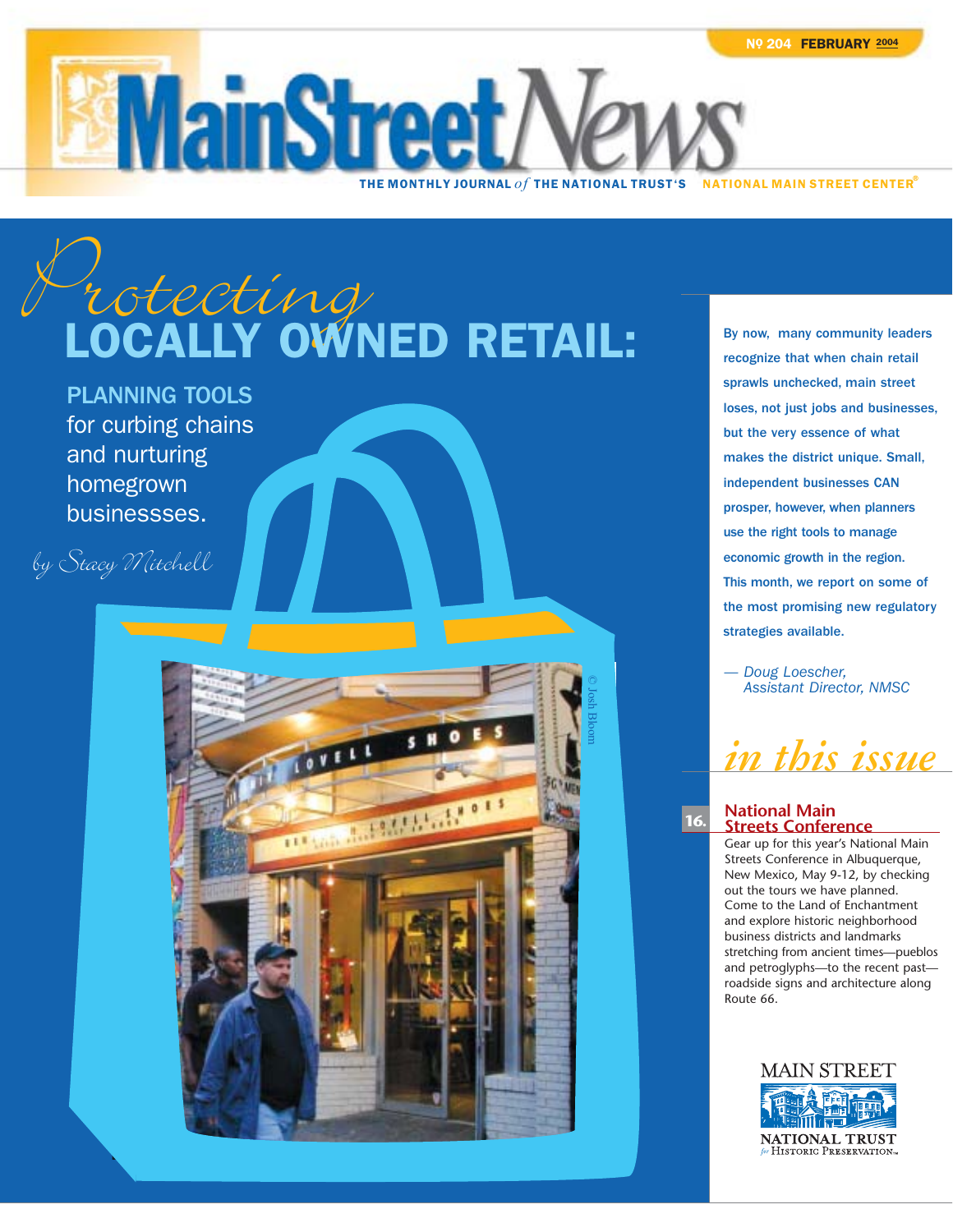

One afternoon not too long ago, more than 200 residents<br>of Hood River, Oregon, linked arms to form a giant circle<br>around their downtown. They sought to demonstrate<br>support for locally owned businesses and opposition to a<br>p of Hood River, Oregon, linked arms to form a giant circle around their downtown. They sought to demonstrate support for locally owned businesses and opposition to a proposed Wal-Mart supercenter. By encircling an area roughly equal to the footprint of the store, participants hoped to illustrate just how large the development and its impact on the downtown would be.

> The event was one of several highly visible public education initiatives organized by Citizens for Responsible Growth (CRG), a grassroots group that formed to block the 185,000-square-foot supercenter and generate support for a countywide ordinance banning stores over 50,000 square feet.



**Because they tend to be located in dense commercial areas, Main Street retailers are efficient users of public infrastructure and services.**

CRG organized meetings and events, wrote letters to the newspaper, hung posters around town, and launched a website. Bit by bit, they built a case against large-scale chain stores. Their argument came partly from the heart. They talked about Hood River's vibrant downtown, about a sense of community, about lost open space. But they also made a sophisticated and detailed economic argument, much of it drawn from information they'd gathered on the web (see sidebar, "Resources," page 6).

CRG won a partial victory when the town and county voted in favor of the measure capping stores at 50,000 square feet. But the new ordinance would not apply to Wal-Mart, which had submitted its application before the vote.

With the help of a land-use attorney and a water consultant, CRG convinced the county that the supercenter violated its existing comprehensive plan due to floodplain impacts and incompatibility with surrounding property. Finally, in early January, the county commission voted to reject Wal-Mart's proposal.

Similar scenes are playing out across the country. More and more communities are questioning whether large chains are really such a bargain. And many, like Hood River,



**Communities that protect their distinctive character and maintain one-of-a-kind businesses are more interesting places to live and to visit. They also tend to attract a skilled populace, the kinds of people considered to be key drivers of job creation and prosperity.**

are adopting size limits and other kinds of land-use polices that restrict the growth of chains, support downtown revitalization, and create an environment in which locally owned businesses can thrive.

#### The Case for Locally Owned Retail

Independent businesses have faced a tough road over the last 15 years. Tens of thousands have closed as chain retailers such as Home Depot, The Gap, and Barnes & Noble have multiplied. Biggest of all is Wal-Mart, which now has 3,000 stores in the U.S., commands nearly nine percent of all retail spending, and accounts for one-tenth of our trade deficit with China.

Consumer choices are only partly responsible for the rise of chains and decline of local businesses. Public policy has played

a role. Land-use and transportation policies have fueled sprawl and undermined the viability of older commercial centers. Chain store developers routinely receive multi-million dollar subsidies that are rarely offered to local businesses. State and federal tax policies tilt the playing field as well, giving national retailers an advantage over their smaller rivals.

Communities have encouraged the expansion of large retailers for the perceived economic benefits. But there's mounting evidence that these stores actually weaken local economies and entail significant costs that far outweigh their benefits.

One of the most persistent myths about chain retailers is that they expand employment. Towns often welcome big-box stores for the jobs they produce. But many studies have found that large chains eliminate as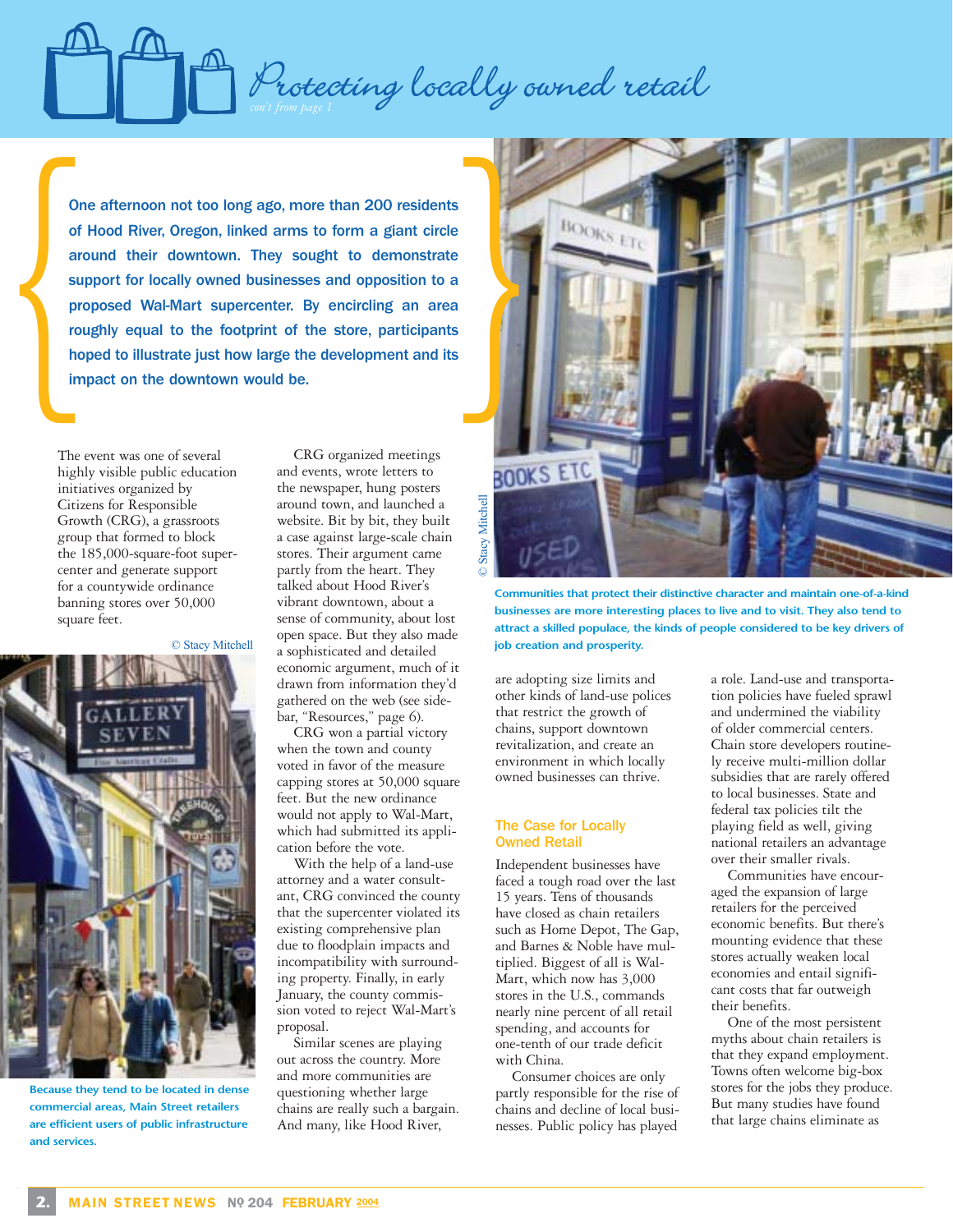

**The arrival of a big-box store is often welcomed for the jobs it produces. Ironically, the job losses from local stores that downsize or close frequently equal or exceed the job gains from the new superstore.** 

many jobs as they create. That is because consumer spending is a relatively fixed pie. Sales gains at a new shopping development are invariably offset by losses at existing businesses.

It's "a zero-sum game," according to Dr. Kenneth Stone of Iowa State University, who, for more than a decade, has tracked Wal-Mart's, and more recently Home Depot's, impact in Iowa. As local stores lose sales, they either downsize or close. The resulting job losses typically equal or even exceed the gains at the new superstore.

The new jobs at Target or Wal-Mart, moreover, often pay less and offer fewer benefits than the jobs they replace. Taxpayers end up picking up the difference. Half of Wal-Mart's workers qualify for food stamps. Washington state reports that Wal-Mart employees are the largest group of users in its taxpayer-funded lowincome health care program.

Another common myth is that new retail development will boost the tax base and relieve some of the burden shouldered by homeowners. This may be the case in some places. But other towns have discovered that these sprawling stores require more in public services than they generate in

revenue. Take the case of Pineville, North Carolina. This town of 3,400 people has added some 6 million square feet of retail—a mall and many big-box stores—over the last decade, only to find that the new stores generate so many police calls—for bad checks, shoplifting, and parking lot accidents—that they consume all of the revenue they produce. The town recently raised property tax rates across the board and, desperate to control rising costs, blocked further big-box construction.

In contrast, Main Street retailers, because they tend to be located in relatively dense commercial areas, are very efficient users of public infrastructure and services. The difference is dramatic, according to a recent study in Barnstable, Massachusetts, a city of 48,000 people. The study, conducted by Tischler & Associates, compared public revenue and costs for various land uses. It found that the city's small, downtown stores generate a net annual surplus (tax revenue minus costs) of \$326 per 1,000 square feet. Big-box stores, strip shopping centers, and fast-food outlets, however, require more in services than they produce in revenue. A big-box store creates an annual tax deficit of \$468 per 1,000 square feet.

If that's not enough to give city officials pause before approving a new megastore, consider the many non-retail businesses in the community that depend on local retailers at least in part for their livelihood. A few months ago, the Institute for Local Self-Reliance teamed up with Friends of Midcoast Maine to conduct a small, informal study in the Maine towns of Rockland, Camden, and Belfast. We wanted to find out what happens to a dollar spent at a local store versus a dollar spent at a chain.

Using a variety of sources, we created an expenditure profile for a major big-box retailer operating in the region and estimated that only 14 percent of the revenue taken in by the store is re-spent within the state. Payroll accounts for most of this in-state spending. The rest, 86 percent, leaves the state, flowing to corporate headquarters and out-of-state suppliers.

We then surveyed about a dozen locally owned retail businesses and found that 54 percent, or more than three times as much, of their sales revenue was re-spent within the state (almost all of it within the surrounding two counties).

amount of consumer spending from chains to locally owned stores would generate millions of dollars in new economic activity and create hundreds of new jobs—the equivalent of attracting a major employer.

Lastly, it's worth noting that in a time when so many cities are ringed by identical sprawling boxes or overrun by ubiquitous chains like The Gap and Starbucks, uniqueness has become a rare and valuable economic asset. Those communities that have protected their distinctive character and maintained many one-of-a-kind businesses are more interesting



**Studies have shown that land-hungry chains, strip shopping centers, and fast-food outlets frequently require more in services than they produce in revenue.**

These independent retailers support a variety of other local businesses, we found. They advertise in local newspapers, bank with local banks, purchase inventory and supplies from local firms, and hire local accountants, printers, web designers, and so on.

When local retailers are replaced by chains, all of these other businesses suffer. The implications for the way cities approach economic development are significant. Our study concluded that shifting a small

places to live and visit. They are also more likely to attract skilled workers and entrepreneurs—the kinds of people many economists consider to be key drivers of job creation and prosperity in today's economy.

Aside from the economic benefits, there's much to be said for the civic value of patronizing businesses owned by our neighbors—people who

*con't on page 4*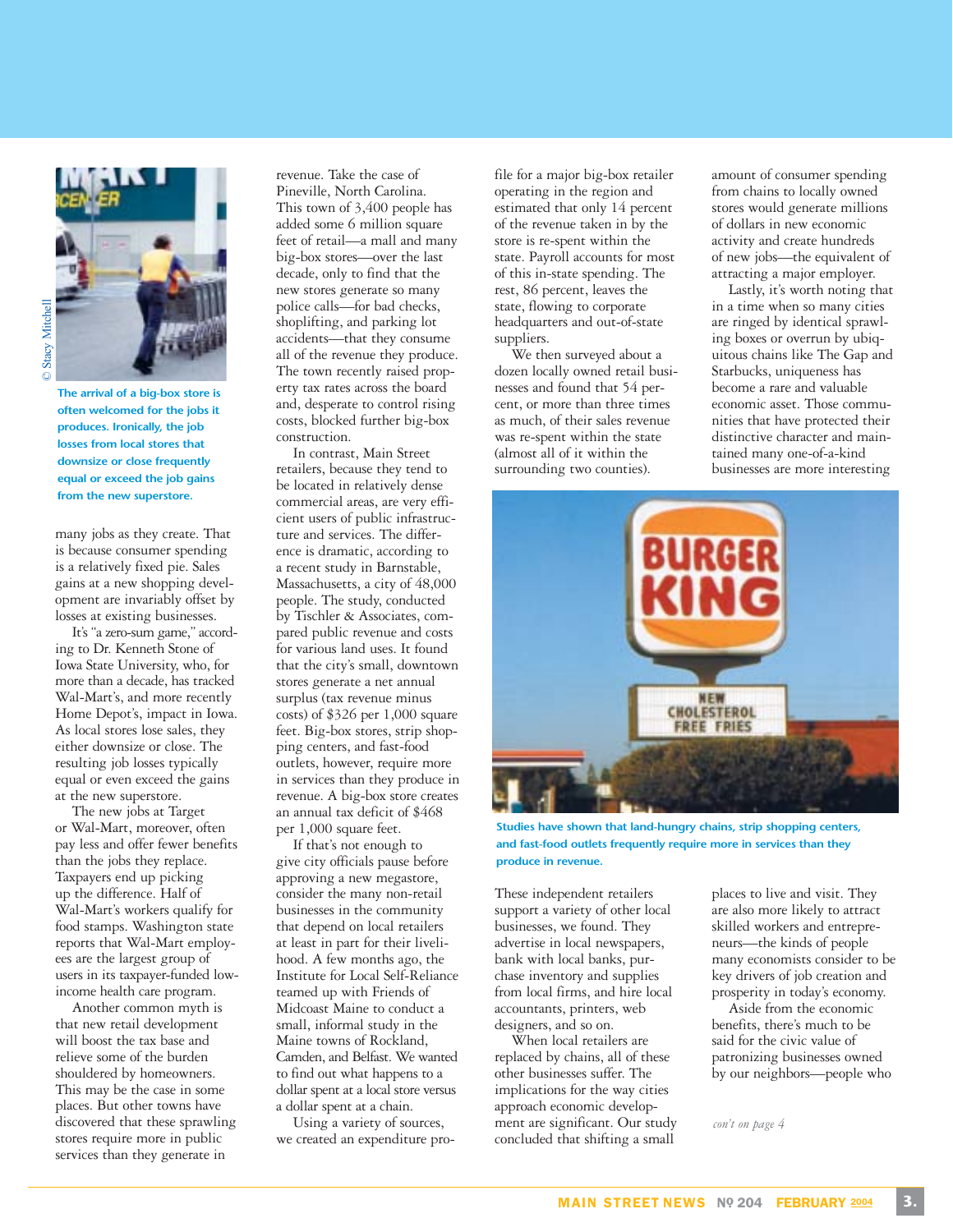

greet us by name, send their kids to school with our kids, and have a vested personal interest in the long-term health of the community. Our study in Maine found that local merchants contribute, relative to their overall size, more than four times as much money to charitable causes as Wal-Mart does and twice as much as Target.

Altogether, it's a pretty high price to pay to save a few bucks and even that claim may not hold up to scrutiny and time. As they've gained market share, Barnes & Noble and Borders have sharply reduced the number of books they offer at a discount. Surveys in New York and Maine have found that independent pharmacies have lower prescription prices on average than drugstore chains like Rite Aid, Walgreens, and CVS. Some evidence suggests that Wal-Mart's prices rise significantly once the company has eliminated the local competition.

#### Banning Big Boxes

Planning and land-use policy provides a powerful tool for communities seeking to limit chain store development and foster small, homegrown businesses. Reviewing and working



**Capping the size of retail stores is a powerful tool to limit the impact of sprawl.**



**While drugstore chains usually promote low prices, surveys in New York and Maine revealed that independent pharmacies offer lower prescription prices on average than chains like CVS, Rite Aid and Walgreens.**

to revise local land-use policies should be a core part of any downtown revitalization program. Indeed, strong land-use policies are essential to ensure that years of revitalization work and downtown investment are not undermined by uncontrolled, competing retail growth elsewhere in the community.

Strong land-use policies can also help a downtown recruit new businesses. After the town of Excelsior, Minnesota, expressed a desire to keep out chain retailers, Linda Murrell, director of the Excelsior Area Chamber of Commerce received numerous calls from entrepreneurs and small business owners eager to locate (or relocate) in a community that was committed to its downtown and local merchants.

One of the most common approaches is to prohibit stores over a certain size. What constitutes an appropriate upper size limit depends on many factors, including the community's population, the scale of its existing buildings, and its long-term planning goals. Some towns have banned only the biggest of the big boxes; others have opted for much lower thresholds.

In 1999, prompted by several applications for retail projects that were larger than anything anticipated by the community's comprehensive plan, the town of Easton, Maryland, enacted a temporary moratorium on

construction of large retail stores. It used the time to study the issue and hold a series of public meetings, after which the Planning Commission released a report concluding, "Once a big-box retail store exceeds 65,000 square feet. . . it is of such a scale that its negative impacts outweigh its positive ones." The town council adopted an ordinance banning stores over 65,000 square feet (about half the size of a typical Home Depot).

Some towns have chosen to send the issue to the voters. After Wal-Mart optioned land on the outskirts of Belfast, Maine, a community of 6,500 in the fast-growing mid-coast region of the state, the city council adopted a temporary moratorium on large stores and placed an initiative banning stores over 75,000 square feet on the ballot.

At first, the council was widely criticized for being "anti-growth." Informal polls suggested more than 60 percent of residents favored Wal-Mart. But an extensive public education campaign by the grassroots group Belfast First turned the tide. "People learned a lot about our economy and about the predatory practices" of large retail chains, noted Mayor Michael Hurly. On election day, voters endorsed the size cap by a 2-to-1 margin.

Size limits have also been enacted by counties to prevent large retailers from setting up shop on unincorporated land just beyond a town's borders. This was the case in Hood River, where the town and county acted simultaneously to bar stores over 50,000 square feet. Another example is Coconino County, Arizona, which banned stores over 70,000 square feet after bigbox developers threatened to locate on the outskirts of Flagstaff if blocked from the city itself.

In some cities, these measures are being adopted at the neighborhood level. The Brookside district in Kansas City bans stores over 10,000 square feet. Stores over 4,000 square feet are prohibited in several San Francisco neighborhoods. The aim is to keep out chains like J. Crew and The Gap, which generally require larger formats, and to maintain local, neighborhood-serving businesses.

#### Steering Commerce Downtown

A number of cities have adopted land-use rules that steer new retail development to areas in or adjacent to the downtown or other established business districts. This supports a more efficient use of land and public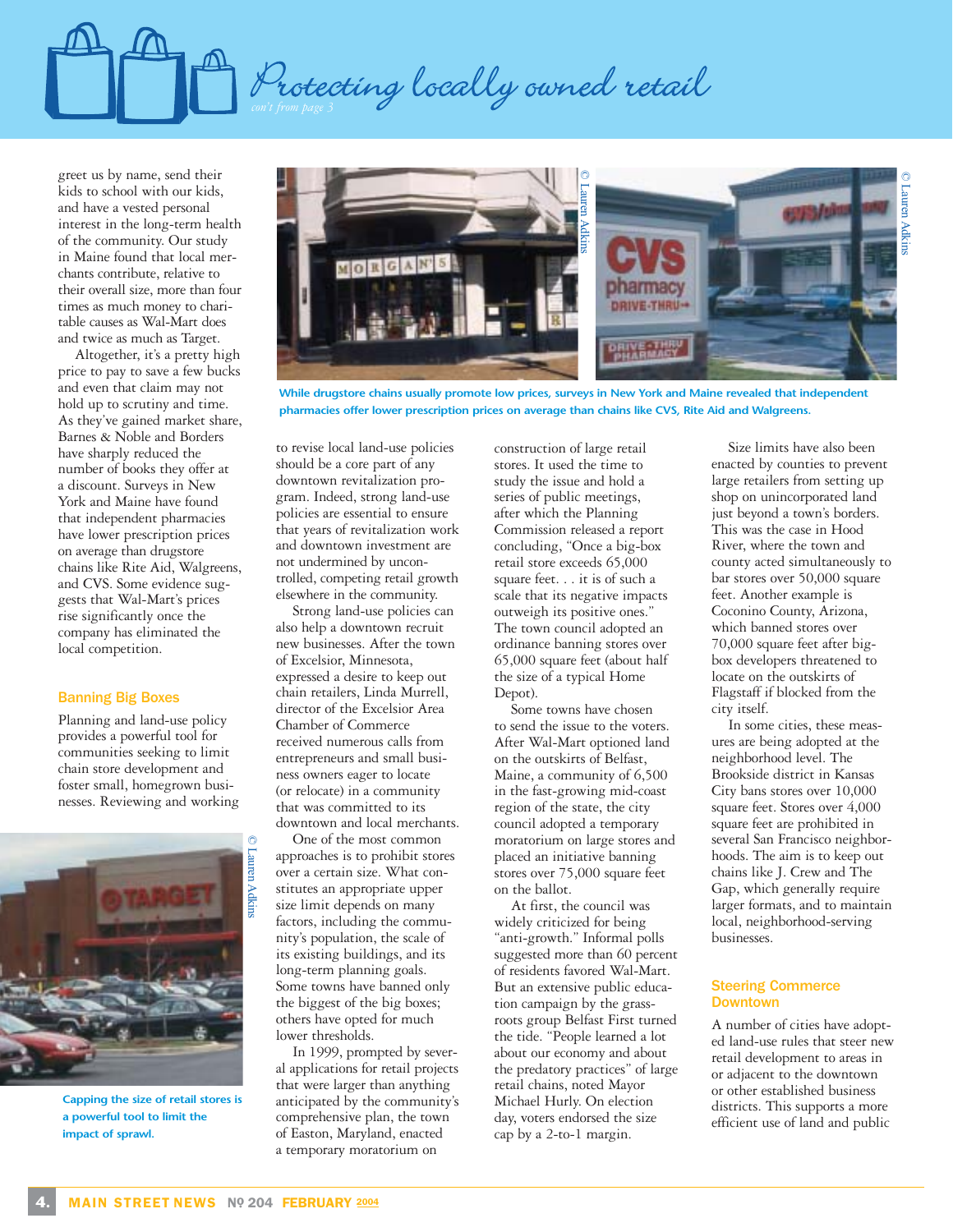infrastructure, and preserves the vitality of existing commercial centers, rather than allowing economic activity to shift to other parts of town.

The planning policy of Hailey, Idaho, for example, states that the downtown "should be the primary commercial center of the community." The city's policy calls for developing any vacancies in the central business district before allowing commercial growth in other areas. In 1995, the Idaho Supreme Court upheld this policy, noting that "preserving... the economic viability of a community's downtown business core can be a proper zoning purpose."

#### Requiring an Economic Impact Review

Cities and towns commonly make decisions about retail development without objective information on the potential costs and benefits. Often, in fact, the only economic data available is provided by the developer. Officials may know how many jobs a store will create, but they rarely know how many it will eliminate.

To ensure adequate scrutiny of retail projects, many communities are enacting policies that require retail projects over a certain size to undergo a comprehensive economic and community impact review. To gain approval, the project must meet specific criteria outlined in the law.

One town currently working on such a measure is Homer, Alaska, a community of 4,700 people on the breathtaking Kenai Peninsula. Homer has a vibrant downtown with a multitude of locally owned businesses. Last November, the supermarket chain Kroger caused an uproar when it announced plans to build a 94,000-square-foot Fred Meyer store. The city council passed a temporary measure prohibiting stores over 40,000 square feet, which will remain in place pending permanent regulations to set impact standards and store size limits.

An ordinance now under consideration would require proposals for retail stores over 15,000 square feet to undergo a review. The project's impact on traffic, scenic and historic resources, tax revenue, city services, employment, the



To maintain its distinctive character, Coronado, California, allows no more<br>
this fast-growing epidemic. The maintain is fast-growing epidemic. **permit for chain stores.**

downtown business district, and the town's character would be examined. If officials determine that the store's costs outweigh its benefits, then the developer would be denied a permit to proceed. To cover the costs of the review, which could entail hiring independent analysts, developers would pay a fee of \$300 per 1,000 square feet.

#### Restricting "Formula" **Businesses**

Some communities have concluded that, regardless of their size, "formula" businesses are rarely if at all acceptable due to their impacts on community character and the local economy. Formula business are legally defined as businesses that adopt standardized services, methods of operation, decor, uniforms, architecture, or other features virtually identical to businesses elsewhere.

About a dozen towns have banned or limited the number of formula restaurants or retail stores allowed within their borders. Coronado, California, for example, allows no more than 10 formula restaurants and requires a special review and permit for formula retail stores. Bainbridge Island, Washington, bans all formula restaurants.

Formula business ordinances are garnering more interest as chain drugstores, fast-food outlets, clothing retailers like The Gap and Banana Republic, and even Wal-Mart and Home Depot, which recently unveiled urban prototype stores, increasingly seek locations in town centers and urban neighborhoods.

San Francisco, for example, is currently considering a measure that would ban formula businesses entirely from certain areas and require neighborhood notification and a public hearing for those proposed



### **COMMERCIAL** BLIGHT

One of the most compelling reasons to establish limits and standards for retail development is to avoid the epidemic of vacancy and shopping center blight that is now sweeping the country.

Countless strip malls are shuttered and idle. About one-third of all enclosed malls are in serious financial distress; hundreds have already closed. Even the big boxes are going dark as companies like Wal-Mart and Home Depot abandon existing outlets to build ever larger stores. Wal-Mart alone has more than 350 empty stores nationwide. Some communities are now home to dozens of vacant boxes, creating eye-sores and blight than can affect nearby property values.

The problem is that most cities are "over-zoned" for retail. Cities tend to zone huge swaths of land along every highway and major roadway for retail development—far more retail than residents can actually support. For developers and chain retailers, it's cheaper to colonize greenfields than to redevelop existing shopping centers.

Limiting new retail growth to defined areas adjacent to existing business districts, setting store size limits, and establishing economic impact criteria are some of the planning tools that can save your community from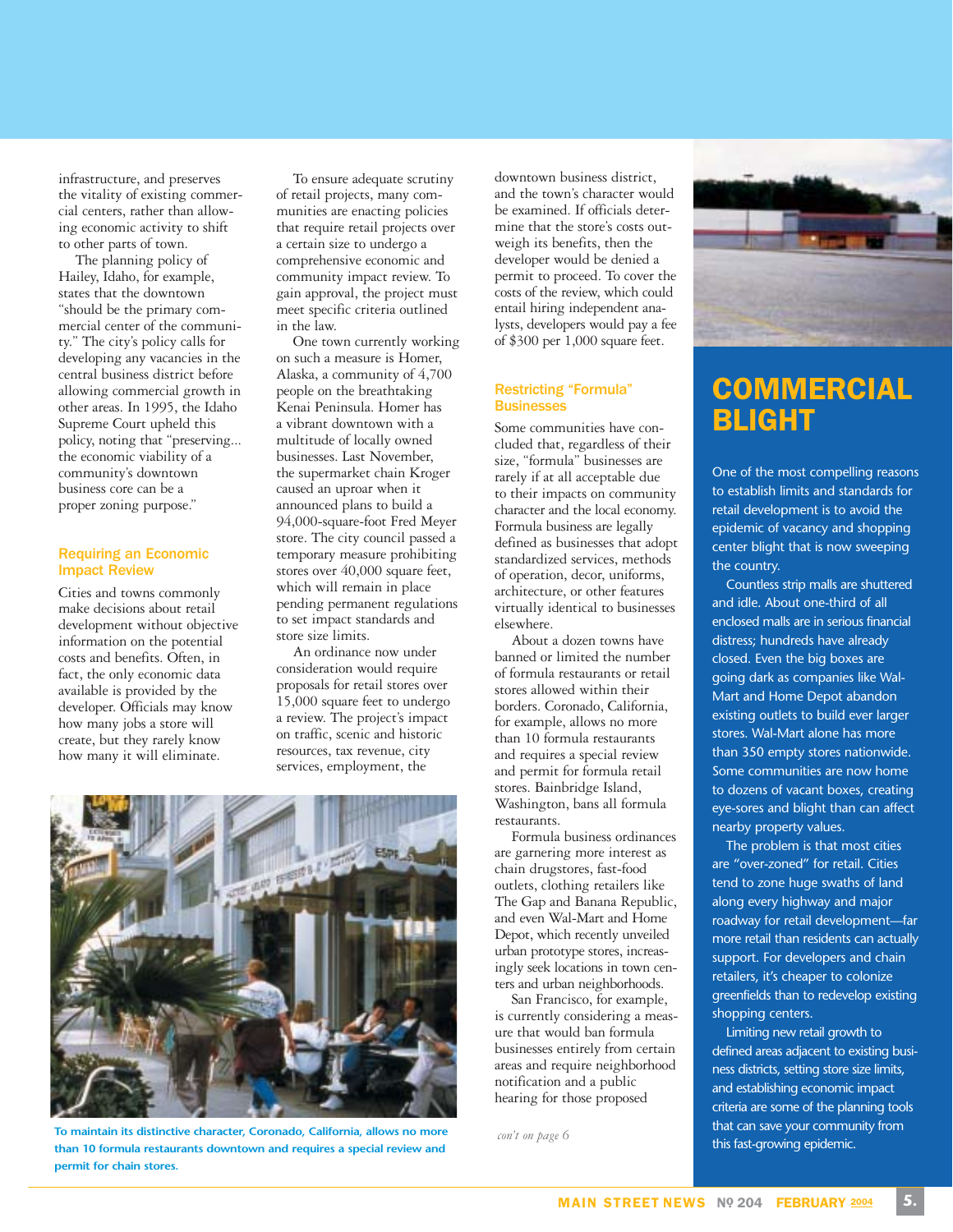

elsewhere. "The increasing number of formula stores has a homogenizing effect on our neighborhoods and makes it more difficult for local and independent businesses to have a foothold in the city," says the ordinance's sponsor, Supervisor Matt Gonzalez.

#### Regional Cooperation

In some areas, neighboring communities are beginning to work together to develop regional planning policies and joint strategies for controlling retail sprawl. Although very challenging to accomplish, regional planning is increasingly important given the fact that the impacts of large retail developments---from traffic congestion to small business closures---are typically felt far beyond the host town's borders.

A good model comes from Cape Cod, Massachusetts, a region with a fast-growing population of 227,000. In 1990, residents voted to create a regional planning body called the Cape Cod Commission. The commission reviews all proposals for commercial development over 10,000 square feet. The review process involves a public hearing and focuses on the project's impact on the environment, traffic, community character, and the local economy. Applicants bear the burden of demonstrating that the project's benefits outweigh its detriments.

A Regional Policy Plan, updated every few years, provides the commission with standards and guidelines for reviewing applications. Several large retailers, including Wal-Mart, Costco, and Home Depot, have been turned down as a result of this process.



**In some areas of the country, neighboring communities are joining forces to develop regional planning policies and strategies to control retail sprawl.**

### RESOURCES

#### MODEL ORDINANCES

The Institute for Local Self-Reliance maintains an on-line clearinghouse of ordinances, including the kinds of policies described here and many others, along with related resources, at www.newrules.org.

#### **ORGANIZATIONS**

**Institute for Local Self-Reliance** - www.newrules.org Research, technical assistance, and innovative policies to curb chains and rebuild strong local economies.

**Sprawl-Busters** - www.sprawl-busters.com Expert advice and loads of information on beating big box retailers.

**American Independent Business Alliance** - www.amiba.net Tools for raising public awareness of the benefits of supporting local businesses.

**Business Alliance for Local Living Economies** - www.livingeconomies.org Help building local business networks to foster sustainable communities.

#### **NEWSLETTERS**

*The Home Town Advantage Bulletin* - A free, bimonthly email newsletter reporting on successful community efforts to limit chain store proliferation and strengthen locally owned retail businesses. Keep abreast of the latest trends, research and strategies. To browse back issues or sign-up: www.newrules.org/hta

#### **BOOKS**

*Going Local: Creating Self-Reliant Communities in a Global Age* by Michael Shuman (The Free Press, 1998).

*The Home Town Advantage: How to Defend Your Main Street Against Chain Stores and Why It Matters* by Stacy Mitchell (ILSR, 2000).

*How Superstore Sprawl Can Harm Communities and What Citizens Can Do About It* by Constance E. Beaumont (National Trust for Historic Preservation, 1994).

*Slam-Dunking Wal-Mart: How You Can Stop Superstore Sprawl in Your Hometown* by Al Norman (Raphel Marketing, 1999).

*10 Reasons Why Vermont's Homegrown Economy Matters and 50 Proven Strategies to Revive It* by Stacy Mitchell (Preservation Trust of Vermont, 2003).

#### MAIN STREET NEWS

"Chains on Main." *Main Street News*, September 2001. "The Discount Jitters." *Main Street News*, April 1994. "Planning Tools for Main Street." *Main Street News*, October 1996. "Smart Growth: New Opportunities for Main Street," *Main Street News* January/February 2000. "Smart Growth: Planning and Zoning," *Main Street News*, April 2002. "Smart Growth: Retail Caps." *Main Street News*, December 2002 "Smart Growth: Smart Codes." *Main Street News*, September 2003

"Smart Growth: Temporary Development Controls," *Main Street News*, October 2002

"When Chain Drugstores Come to Town." *Main Street News*, November 1998.